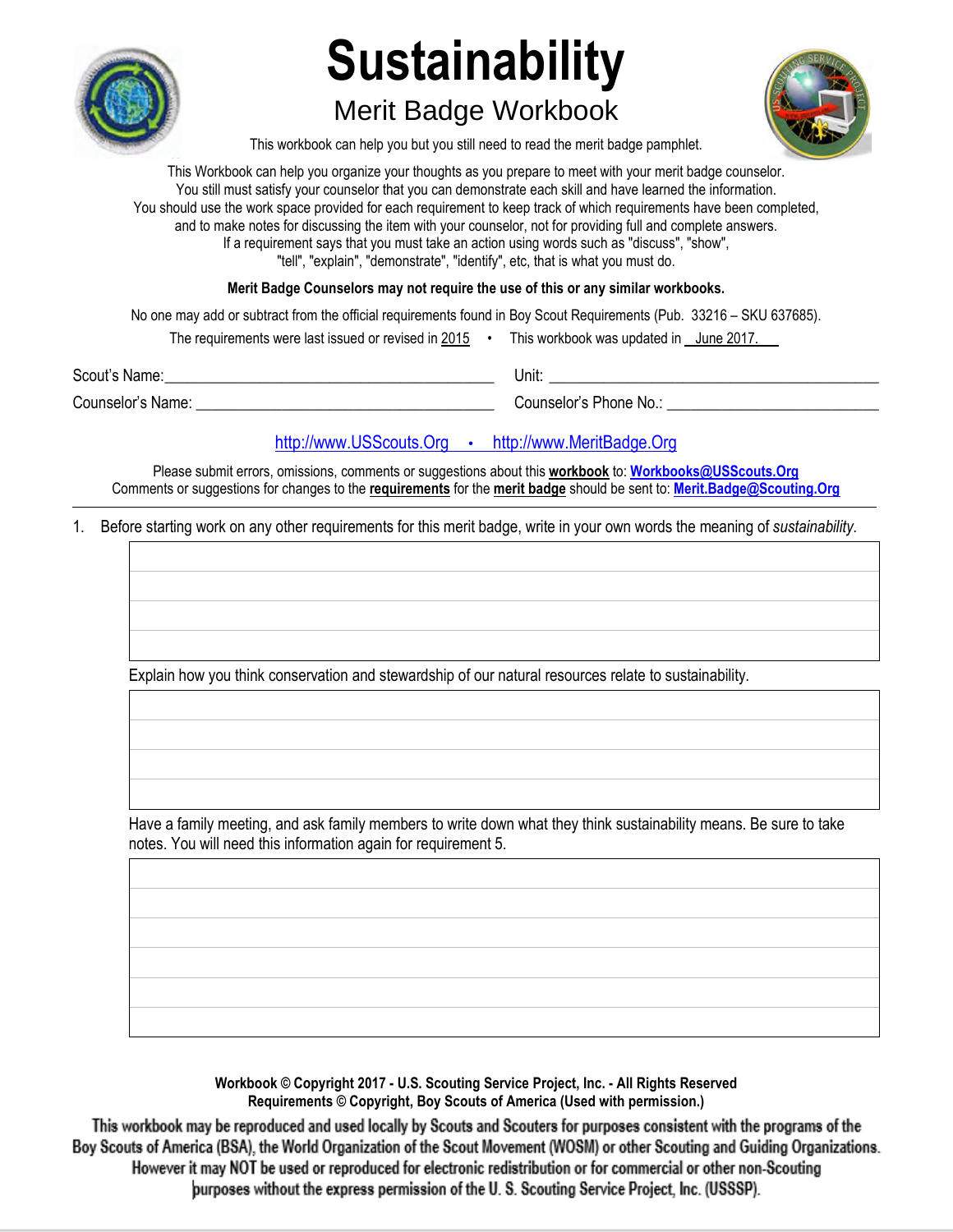## 2. Do the following:

**Water.** - Do A AND either B OR C.

 $\Box$  A. Develop and implement a plan that attempts to reduce your family's water usage

|    | As a family, discuss water usage. To aid in your discussion, if past water bills are available, you may choose to<br>examine a few. |
|----|-------------------------------------------------------------------------------------------------------------------------------------|
|    |                                                                                                                                     |
|    |                                                                                                                                     |
|    |                                                                                                                                     |
|    |                                                                                                                                     |
|    |                                                                                                                                     |
|    |                                                                                                                                     |
|    |                                                                                                                                     |
|    |                                                                                                                                     |
|    |                                                                                                                                     |
|    |                                                                                                                                     |
|    |                                                                                                                                     |
|    | As a family, choose three ways to help reduce consumption.                                                                          |
|    | 1.                                                                                                                                  |
|    | 2.                                                                                                                                  |
| 3. |                                                                                                                                     |
|    | Implement those ideas for one month.                                                                                                |
|    | Share what you learn with your counselor, and tell how your plan affected your family's water usage.                                |
|    |                                                                                                                                     |
|    |                                                                                                                                     |
|    |                                                                                                                                     |
|    |                                                                                                                                     |
|    |                                                                                                                                     |
|    |                                                                                                                                     |
|    |                                                                                                                                     |
|    |                                                                                                                                     |
|    |                                                                                                                                     |

 $\overline{\mathbf{1}}$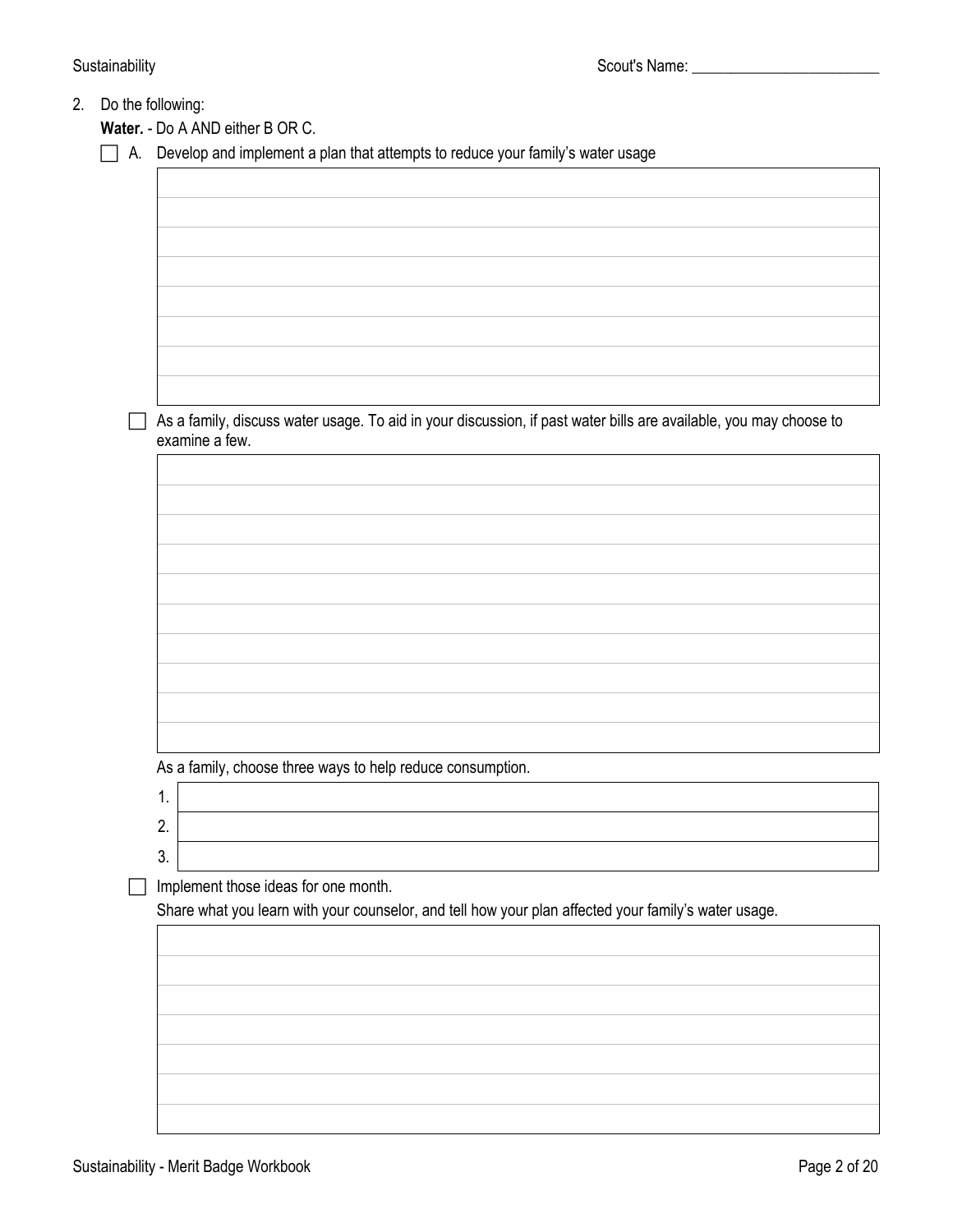$\Box$  B. Using a diagram you have created, explain to your counselor how your household gets its clean water from a natural source and what happens with the water after you use it. Include water that goes down the kitchen, bathroom, and laundry drains, and any runoff from watering the yard or washing the car.

Tell two ways to preserve your family's access to clean water in the future.

1. 2.

 $\Box$  C. Discuss with your counselor two areas in the world that have been affected by drought over the last three years. For each area, identify a water conservation practice (successful or unsuccessful) that has been used. Tell whether the practice was effective and why. Discuss what water conservation practice you would have tried and why.

| Area:                              |
|------------------------------------|
| <b>Conservation Practice used:</b> |
| Was it effective?                  |
| Why?                               |
|                                    |
|                                    |
|                                    |
|                                    |
|                                    |
| What would you try?                |
| Why?                               |
|                                    |
|                                    |
|                                    |
|                                    |
|                                    |
|                                    |
|                                    |

 $\overline{a}$ 

 $\Gamma$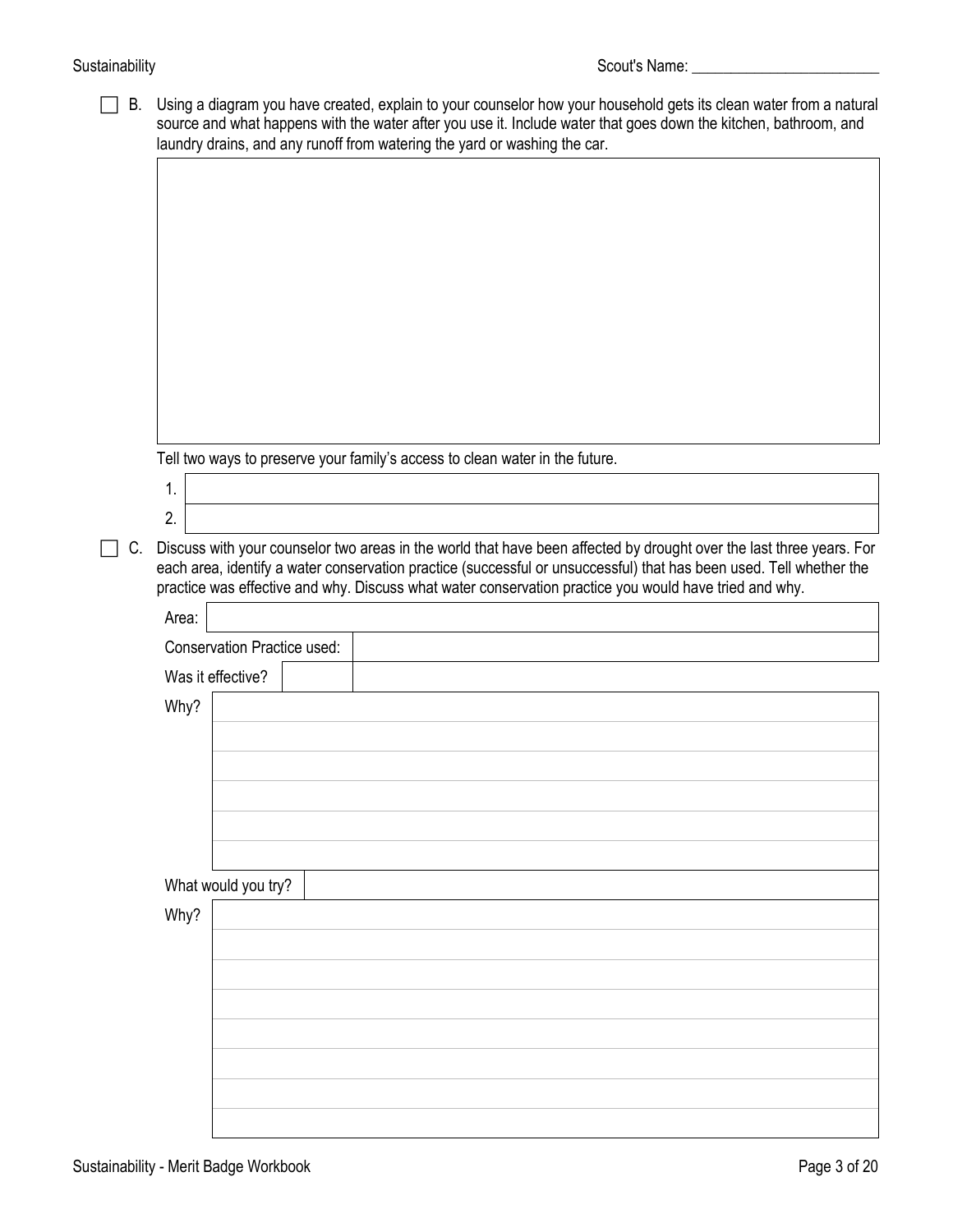| Area: |                             |
|-------|-----------------------------|
|       | Conservation Practice used: |
|       | Was it effective?           |
| Why?  |                             |
|       |                             |
|       |                             |
|       |                             |
|       |                             |
|       |                             |
|       | What would you try?         |
| Why?  |                             |
|       |                             |
|       |                             |
|       |                             |
|       |                             |
|       |                             |
|       |                             |
|       |                             |

**Food.** - Do A AND either B OR C.

A. Develop and implement a plan that attempts to reduce your household food waste.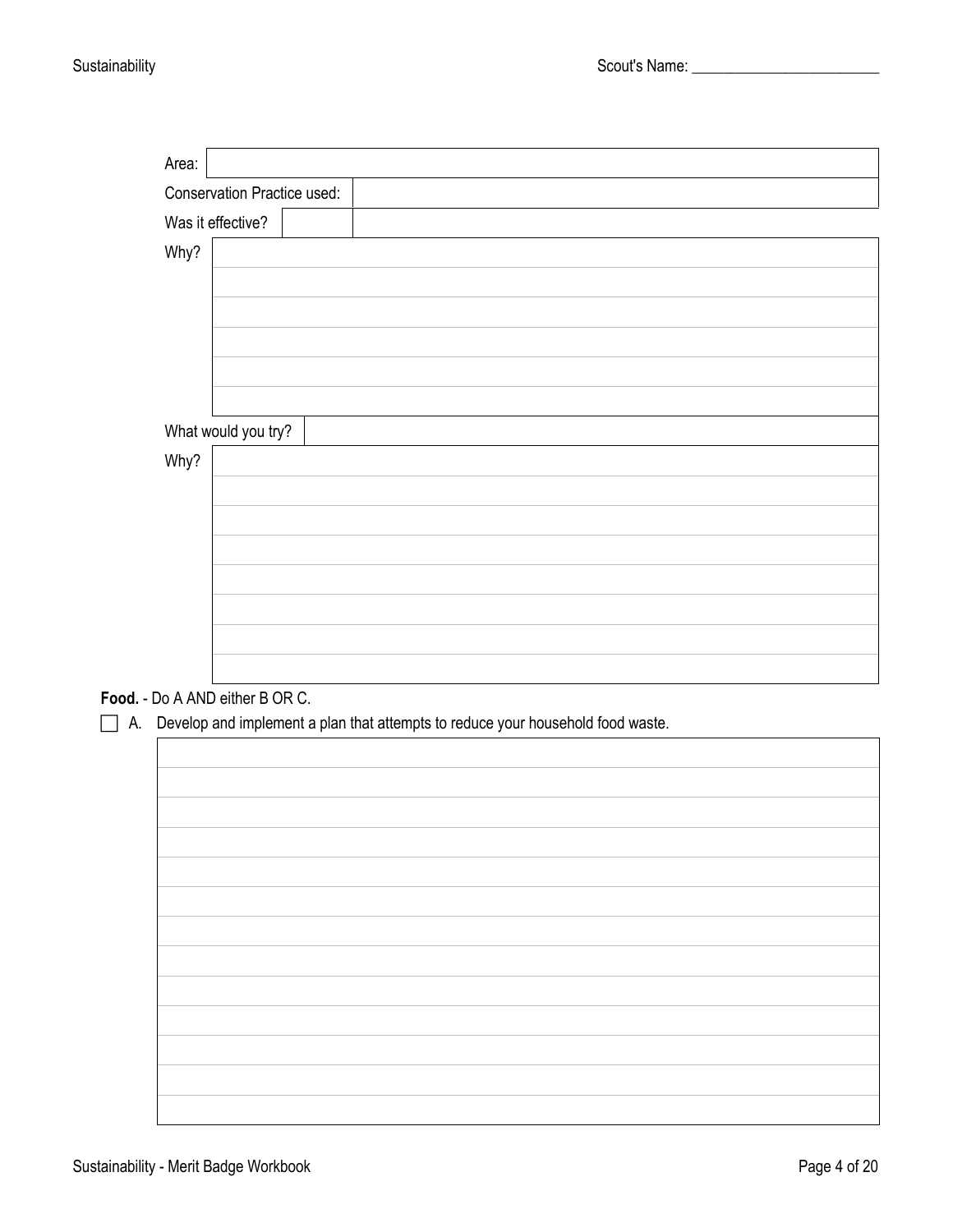Establish a baseline and then track and record your results for two weeks.

Report your results to your family and counselor.

B. Discuss with your counselor the ways individuals, families, and communities can create their own food sources (potted plants, family garden, rooftop garden, neighborhood or community garden).

Tell how this plan might contribute to a more sustainable way of life if practiced globally.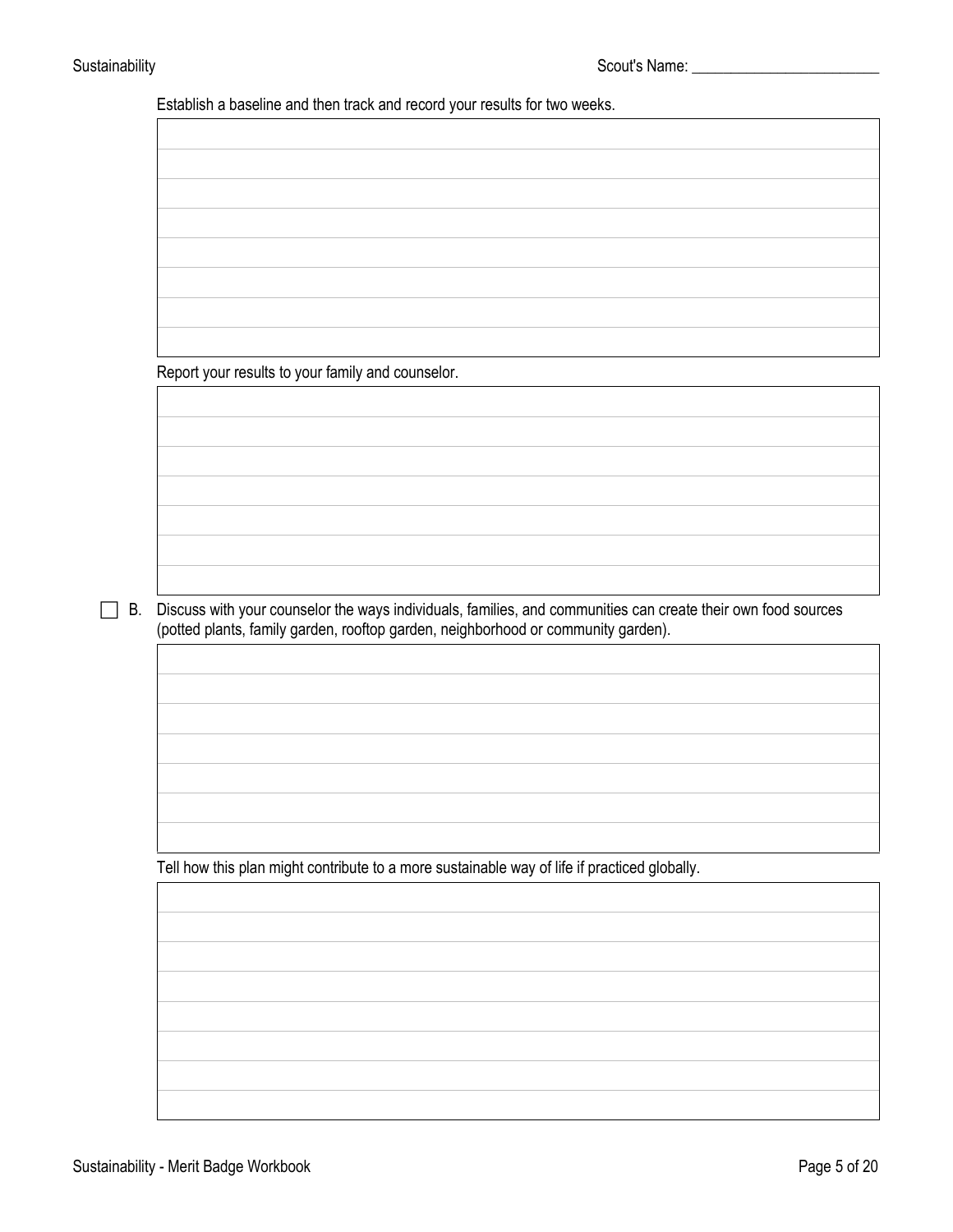□ C. Discuss with your counselor factors that limit the availability of food and food production in different regions of the world.

|        | $\mathbf{v}$ |                                                                                        |
|--------|--------------|----------------------------------------------------------------------------------------|
|        |              |                                                                                        |
|        |              |                                                                                        |
|        |              |                                                                                        |
|        |              |                                                                                        |
|        |              |                                                                                        |
|        |              |                                                                                        |
|        |              |                                                                                        |
|        |              |                                                                                        |
|        |              |                                                                                        |
|        |              |                                                                                        |
|        |              |                                                                                        |
|        |              |                                                                                        |
|        |              |                                                                                        |
|        |              |                                                                                        |
|        |              |                                                                                        |
|        |              | Tell three ways these factors influence the sustainability of worldwide food supplies. |
|        | 1.           |                                                                                        |
|        |              |                                                                                        |
|        | 2.           |                                                                                        |
|        | 3.           |                                                                                        |
|        |              |                                                                                        |
|        |              | Community. - Do A AND either B OR C.                                                   |
| $\Box$ |              | A. Draw a rough sketch depicting how you would design a sustainable community.         |
|        |              |                                                                                        |
|        |              |                                                                                        |
|        |              |                                                                                        |
|        |              |                                                                                        |
|        |              |                                                                                        |
|        |              |                                                                                        |
|        |              |                                                                                        |
|        |              |                                                                                        |
|        |              |                                                                                        |
|        |              |                                                                                        |
|        |              |                                                                                        |
|        |              |                                                                                        |
|        |              |                                                                                        |
|        |              |                                                                                        |
|        |              |                                                                                        |
|        |              |                                                                                        |
|        |              |                                                                                        |
|        |              |                                                                                        |
|        |              |                                                                                        |
|        |              |                                                                                        |
|        |              |                                                                                        |
|        |              |                                                                                        |
|        |              |                                                                                        |
|        |              |                                                                                        |
|        |              |                                                                                        |
|        |              |                                                                                        |
|        |              |                                                                                        |
|        |              |                                                                                        |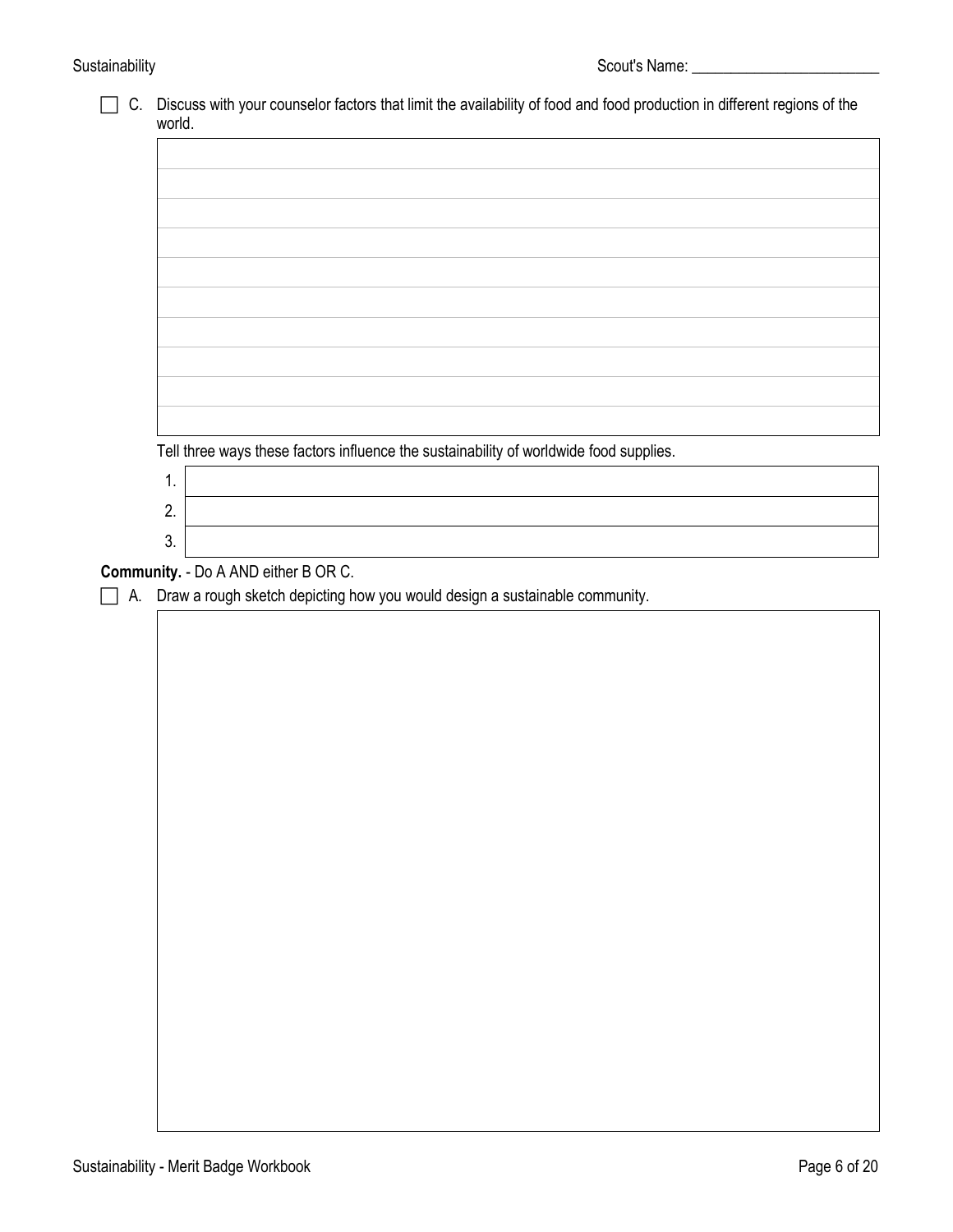Share your sketch with your counselor, and explain how the housing, work locations, shops, schools, and transportation systems affect energy, pollution, natural resources, and the economy of the community.

| building materials supplier.        | With your parent's permission and your counselor's approval, interview a local architect, engineer, contractor, or |  |
|-------------------------------------|--------------------------------------------------------------------------------------------------------------------|--|
| Person Interviewed:                 |                                                                                                                    |  |
| what you learn with your counselor. | Find out the factors that are considered when using sustainable materials in renovating or building a home. Share  |  |
|                                     |                                                                                                                    |  |
|                                     |                                                                                                                    |  |
|                                     |                                                                                                                    |  |
|                                     |                                                                                                                    |  |
|                                     |                                                                                                                    |  |
|                                     |                                                                                                                    |  |
|                                     |                                                                                                                    |  |
|                                     |                                                                                                                    |  |
|                                     |                                                                                                                    |  |
|                                     |                                                                                                                    |  |
|                                     | Review a current housing needs assessment for your town, city, county, or state.                                   |  |
|                                     |                                                                                                                    |  |
|                                     |                                                                                                                    |  |
|                                     |                                                                                                                    |  |
|                                     |                                                                                                                    |  |
|                                     |                                                                                                                    |  |
|                                     |                                                                                                                    |  |
|                                     |                                                                                                                    |  |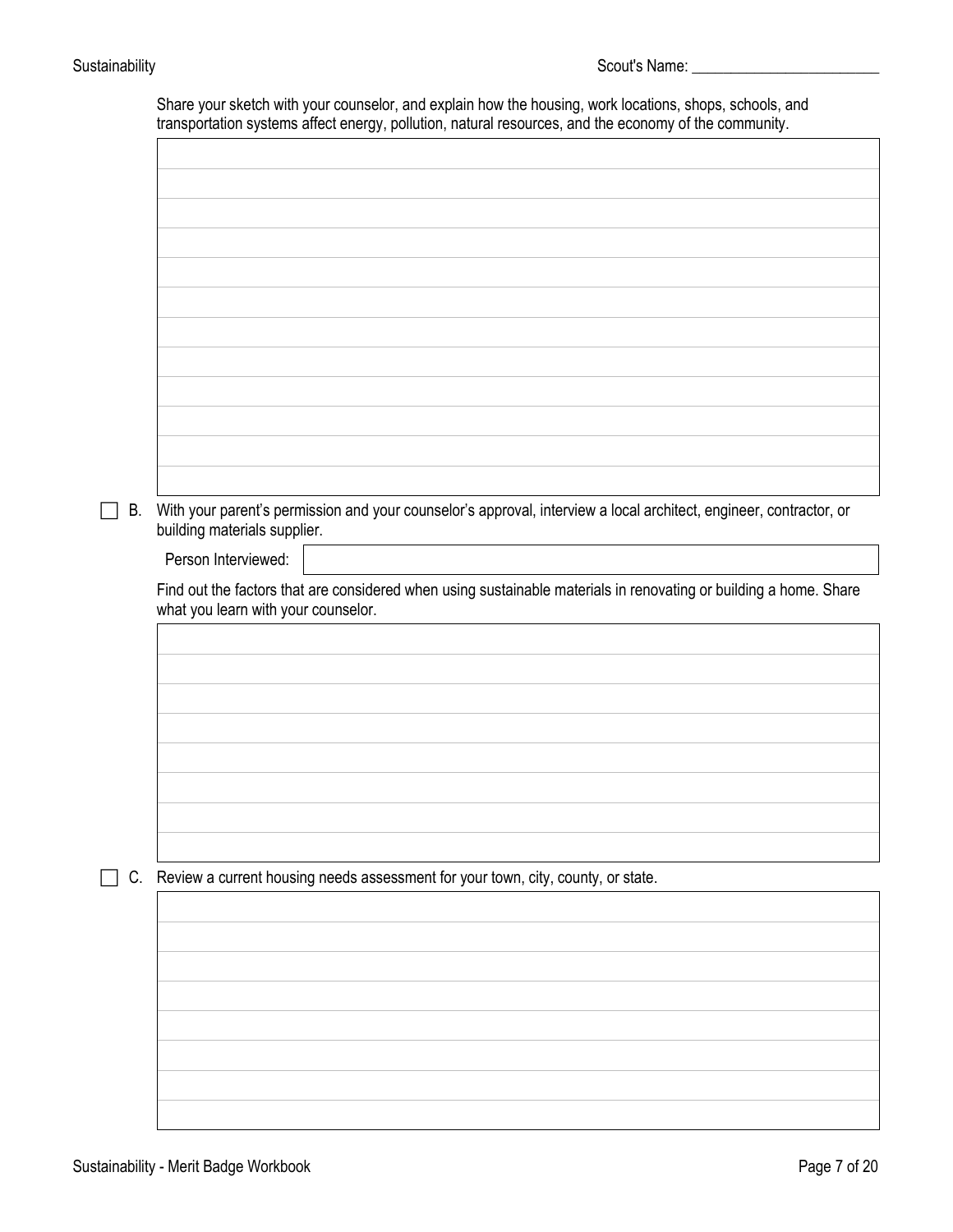Discuss with your counselor how birth and death rates affect sufficient housing, and how a lack of housing— or too much housing— can influence the sustainability of a local or global area.



**Energy.** - Do A AND either B OR C.

 A. Learn about the sustainability of different energy sources, including fossil fuels, solar, wind, nuclear, hydropower, and geothermal.

| Fossil Fuels |  |
|--------------|--|
|              |  |
|              |  |
|              |  |
| Solar        |  |
|              |  |
|              |  |
|              |  |
| Wind         |  |
|              |  |
|              |  |
|              |  |
| Nuclear      |  |
|              |  |
|              |  |
|              |  |
| Hydropower   |  |
|              |  |
|              |  |
|              |  |
| Geothermal   |  |
|              |  |
|              |  |
|              |  |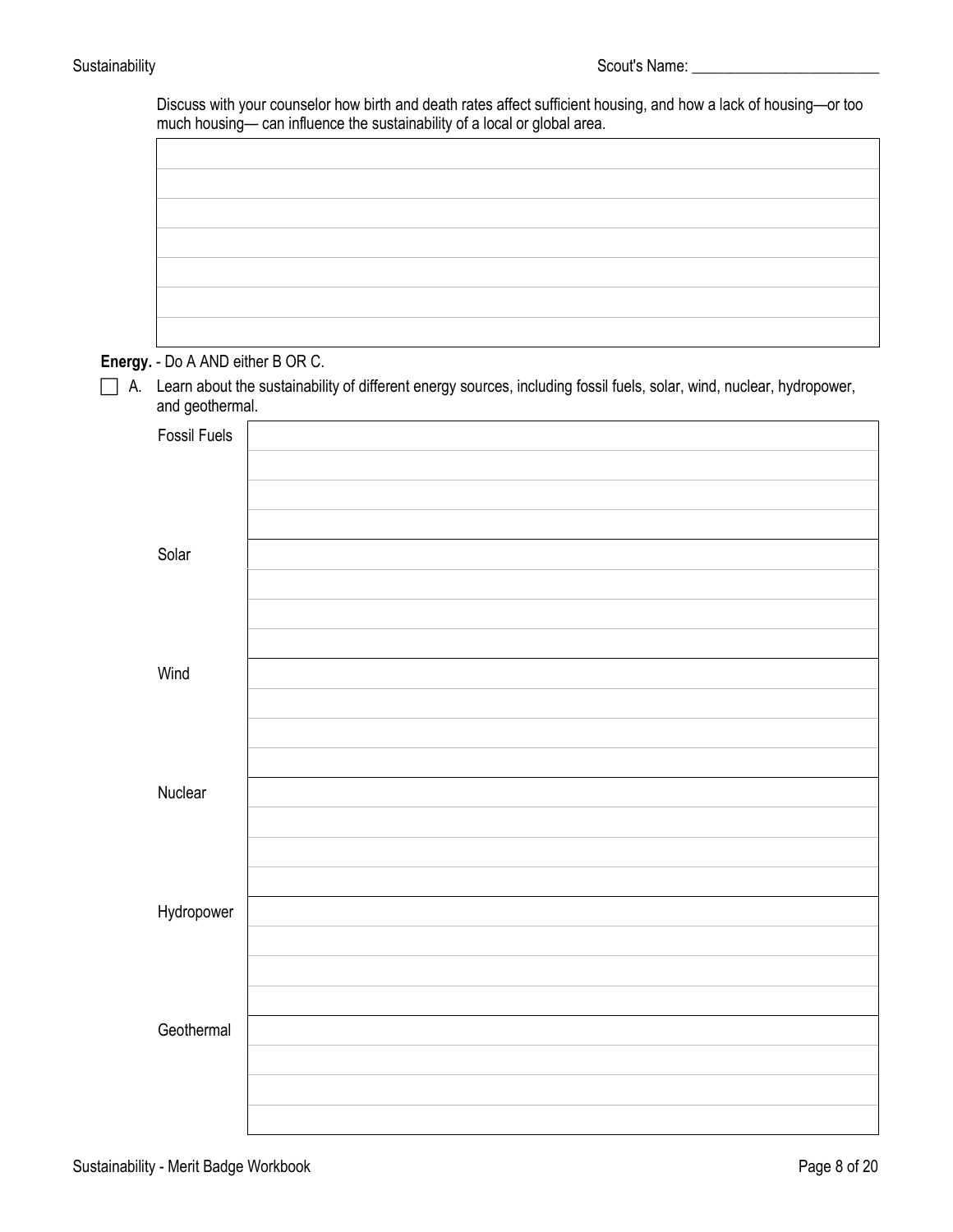Find out how the production and consumption of each of these energy sources affects the environment and what the term "carbon footprint" means.

How does production and consumption affect the environment?

| <b>Fossil Fuels</b> |                                             |
|---------------------|---------------------------------------------|
|                     |                                             |
|                     |                                             |
|                     |                                             |
| Solar               |                                             |
|                     |                                             |
|                     |                                             |
|                     |                                             |
| Wind                |                                             |
|                     |                                             |
|                     |                                             |
| Nuclear             |                                             |
|                     |                                             |
|                     |                                             |
|                     |                                             |
| Hydropower          |                                             |
|                     |                                             |
|                     |                                             |
|                     |                                             |
| Geothermal          |                                             |
|                     |                                             |
|                     |                                             |
|                     |                                             |
|                     | What does the term "carbon footprint" mean? |
|                     |                                             |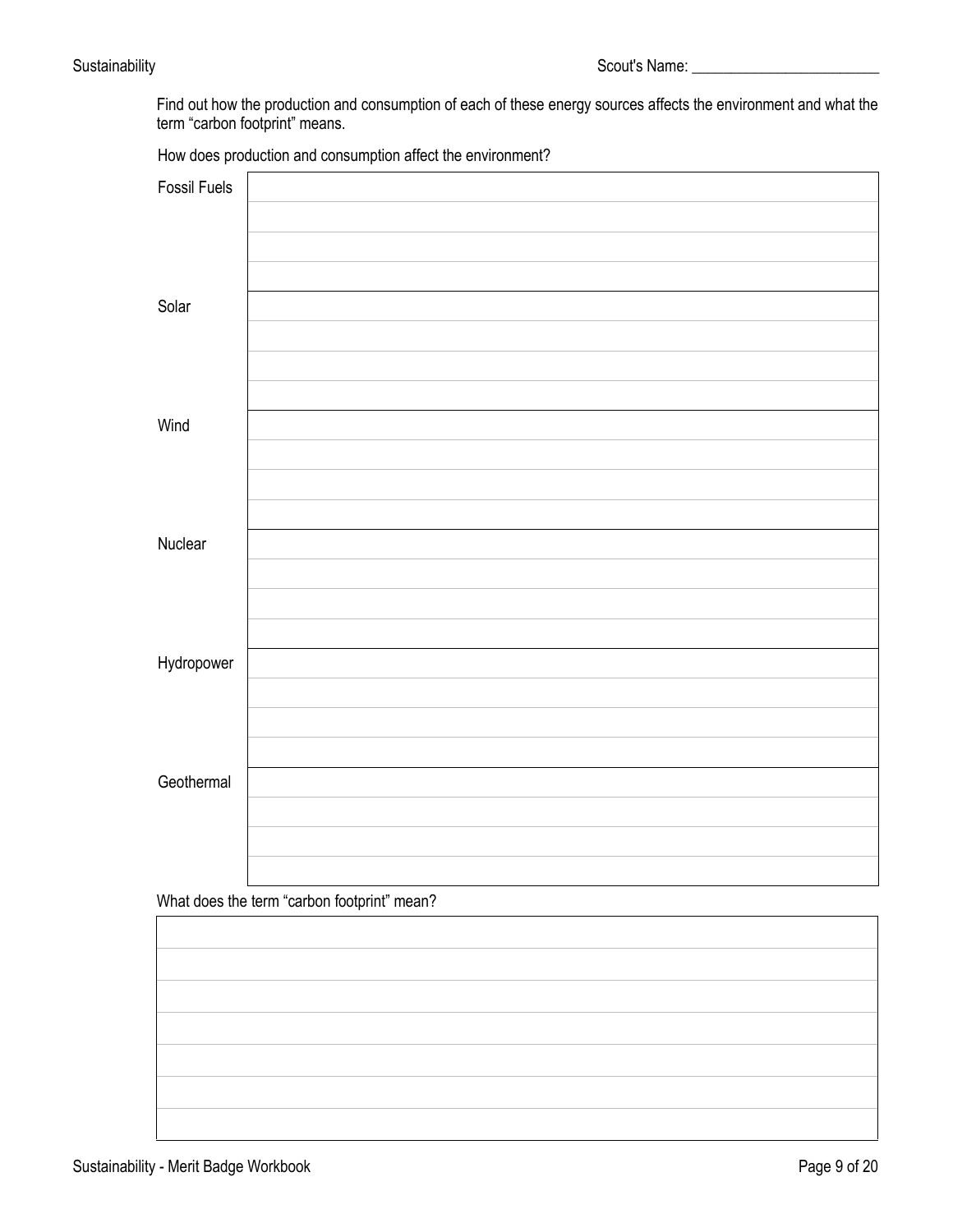Discuss what you learn with your counselor, and explain how you think your family can reduce its carbon footprint.

B. Develop and implement a plan that attempts to reduce consumption for one of your family's household utilities.

Examine your family's bills for that utility reflecting usage for three months (past or current).

As a family, choose three ways to help reduce consumption and be a better steward of this resource.

| . .           |  |
|---------------|--|
| ົ<br><u>.</u> |  |
| ົ<br>ບ.       |  |

 $\Box$  Implement those ideas for one month.

Share what you learn with your counselor, and tell how your plan affected your family's usage.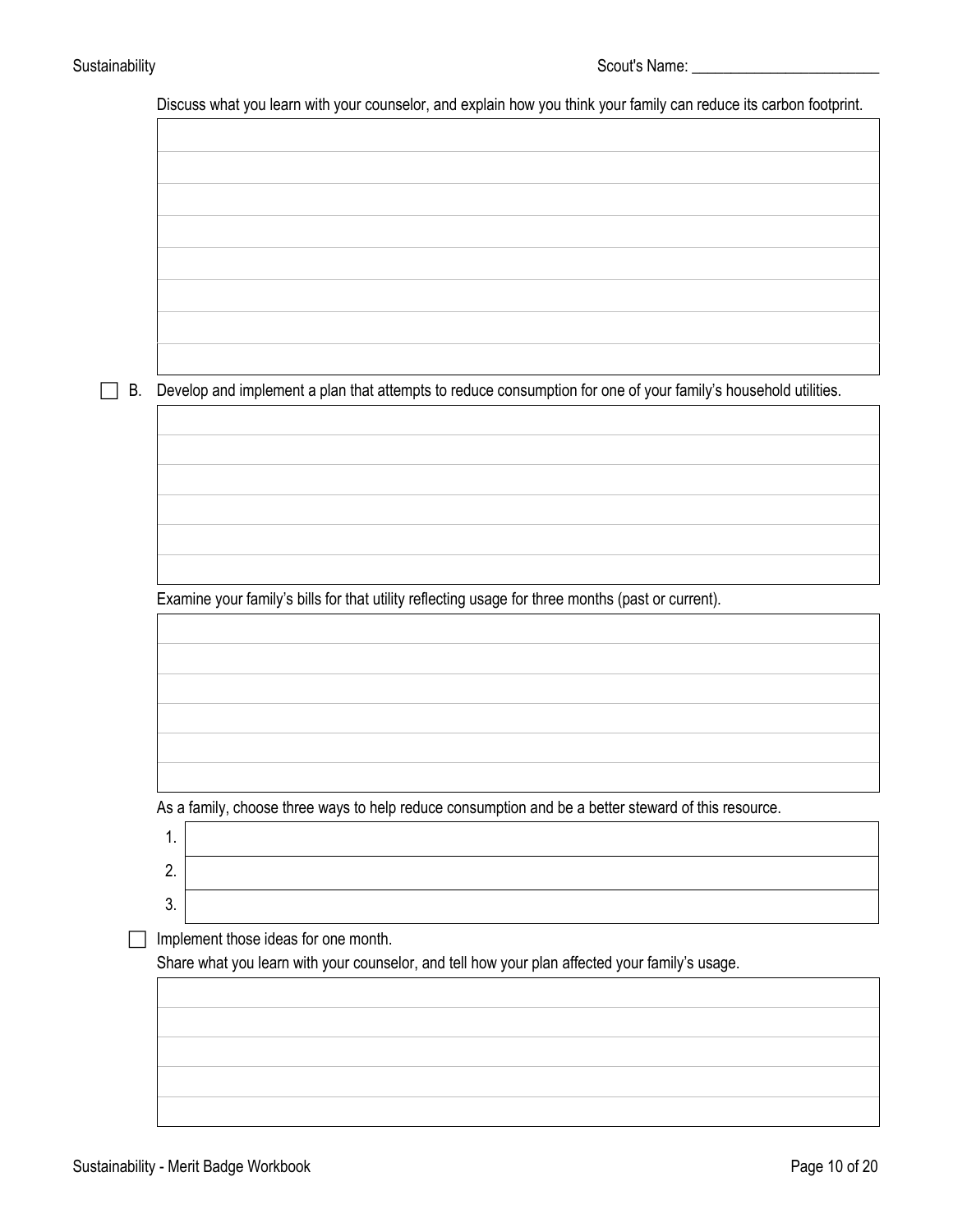$\Box$  C. Evaluate your family's fuel and transportation usage.

Review your family's transportation-related bills (gasoline, diesel, electric, public transportation, etc.) reflecting usage for three months (past or current).

As a family, choose three ways to help reduce consumption and be a better steward of this resource.

| <u>.</u> |  |
|----------|--|
|          |  |

 $\Box$  Implement those ideas for one month.

Share what you learn with your counselor, and tell how your plan affected your family's transportation habits.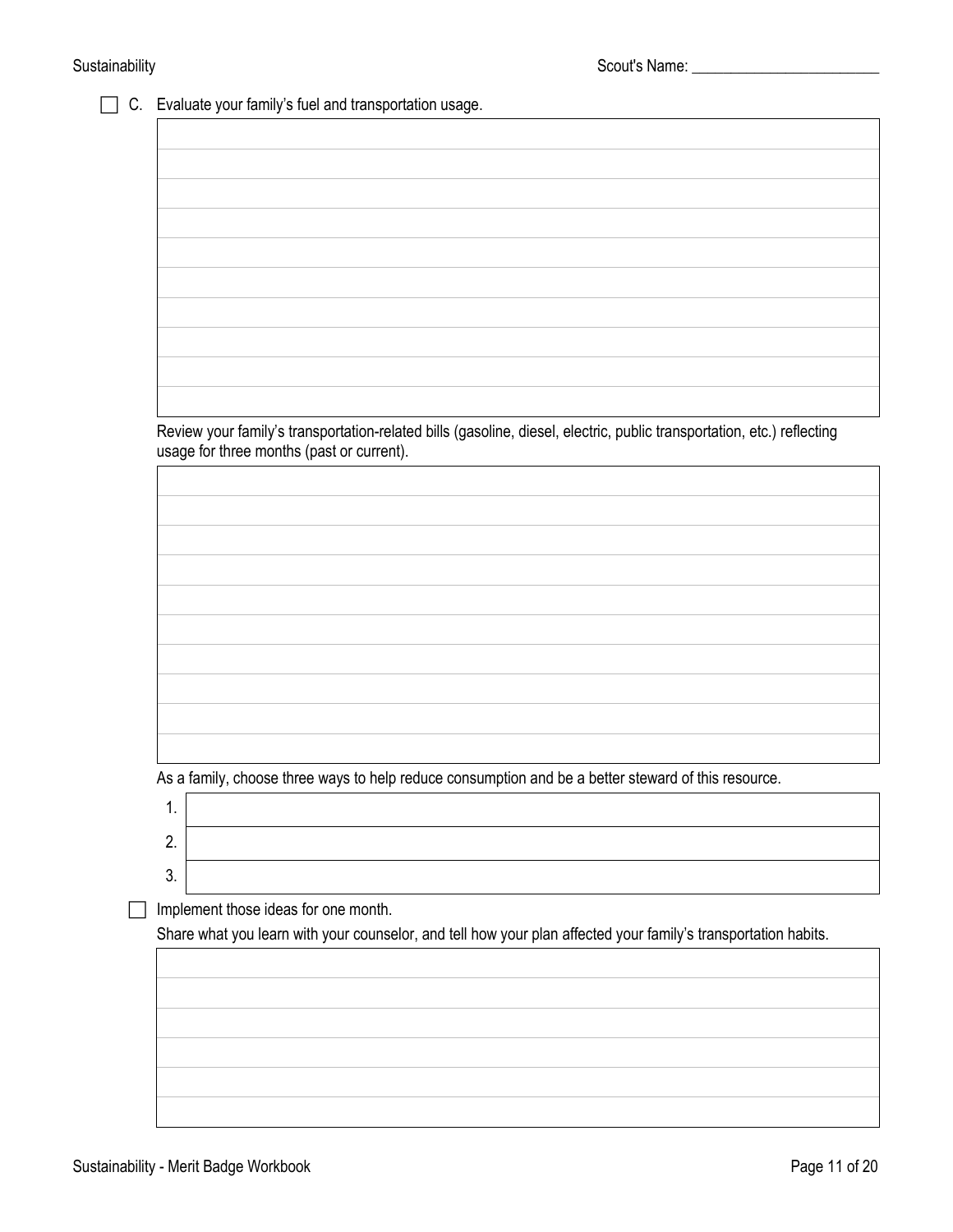**Stuff.** - Do A AND either B OR C.

| □ A. Keep a log of the "stuff" your family purchases (excluding food items) for two weeks. In your log, categorize each |
|-------------------------------------------------------------------------------------------------------------------------|
| purchase as an essential need (such as soap) or a desirable want (such as a DVD).                                       |

*(Editor's Note: A blank log form can be found at the end of this workbook.)*

Share what you learn with your counselor.

B. Plan a project that involves the participation of your family to identify the "stuff" your family no longer needs.

Complete your project by donating, repurposing, or recycling these items.

C. Discuss with your counselor how having too much "stuff" affects you, your family, and your community.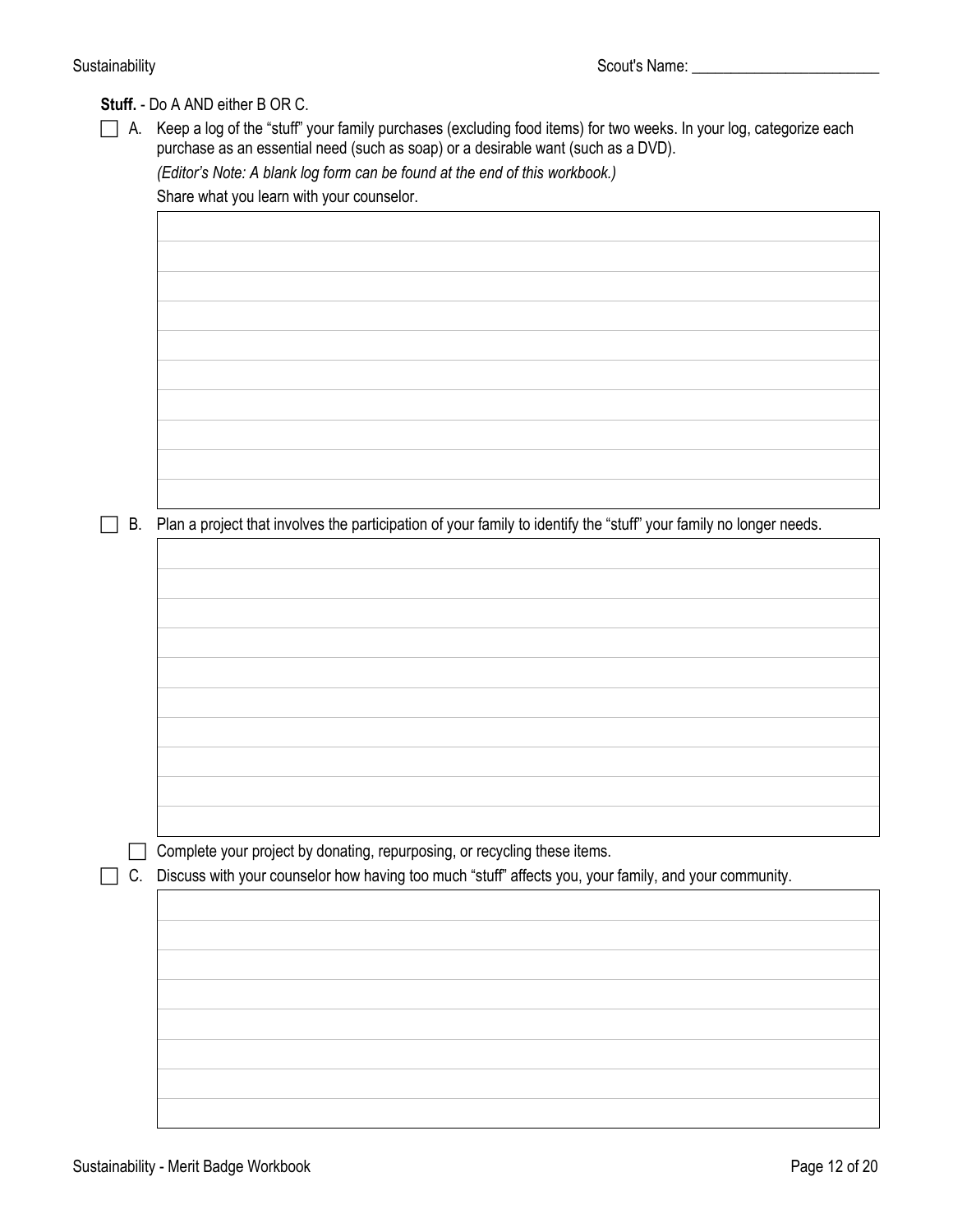|                   | Include the following: the financial impact, time spent, maintenance, health, storage, and waste. |
|-------------------|---------------------------------------------------------------------------------------------------|
| Financial Impact  |                                                                                                   |
|                   |                                                                                                   |
|                   |                                                                                                   |
|                   |                                                                                                   |
| <b>Time Spent</b> |                                                                                                   |
|                   |                                                                                                   |
|                   |                                                                                                   |
|                   |                                                                                                   |
| Maintenance       |                                                                                                   |
|                   |                                                                                                   |
|                   |                                                                                                   |
|                   |                                                                                                   |
| Health            |                                                                                                   |
|                   |                                                                                                   |
|                   |                                                                                                   |
|                   |                                                                                                   |
| Storage           |                                                                                                   |
|                   |                                                                                                   |
|                   |                                                                                                   |
|                   |                                                                                                   |
| Waste             |                                                                                                   |
|                   |                                                                                                   |
|                   |                                                                                                   |
|                   |                                                                                                   |
|                   | Include in your discussion the practices that can be used to avoid accumulating too much "stuff." |
|                   |                                                                                                   |
|                   |                                                                                                   |
|                   |                                                                                                   |
|                   |                                                                                                   |
|                   |                                                                                                   |
|                   |                                                                                                   |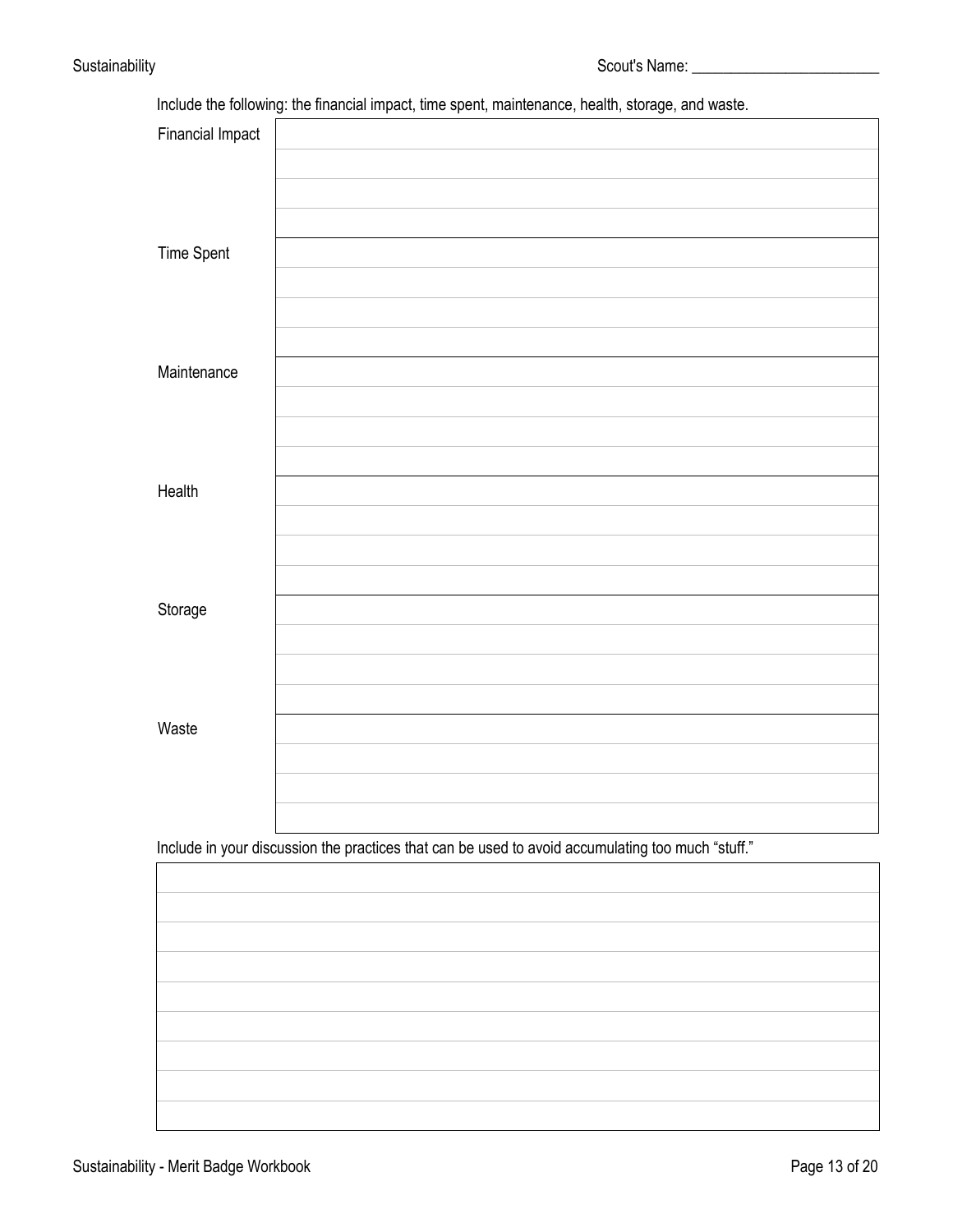- 3. Do the following:
	- a. Explain to your counselor how the planetary life-support systems (soil, climate, freshwater, atmospheric, nutrient, oceanic, ecosystems, and species) support life on Earth and interact with one another.

| Soil        |  |
|-------------|--|
|             |  |
|             |  |
|             |  |
| $C$ limate  |  |
|             |  |
|             |  |
| Freshwater  |  |
|             |  |
|             |  |
|             |  |
| Atmospheric |  |
|             |  |
|             |  |
|             |  |
| Nutrient    |  |
|             |  |
|             |  |
| Oceanic     |  |
|             |  |
|             |  |
|             |  |
| Ecosystems  |  |
|             |  |
|             |  |
| Species     |  |
|             |  |
|             |  |
|             |  |
|             |  |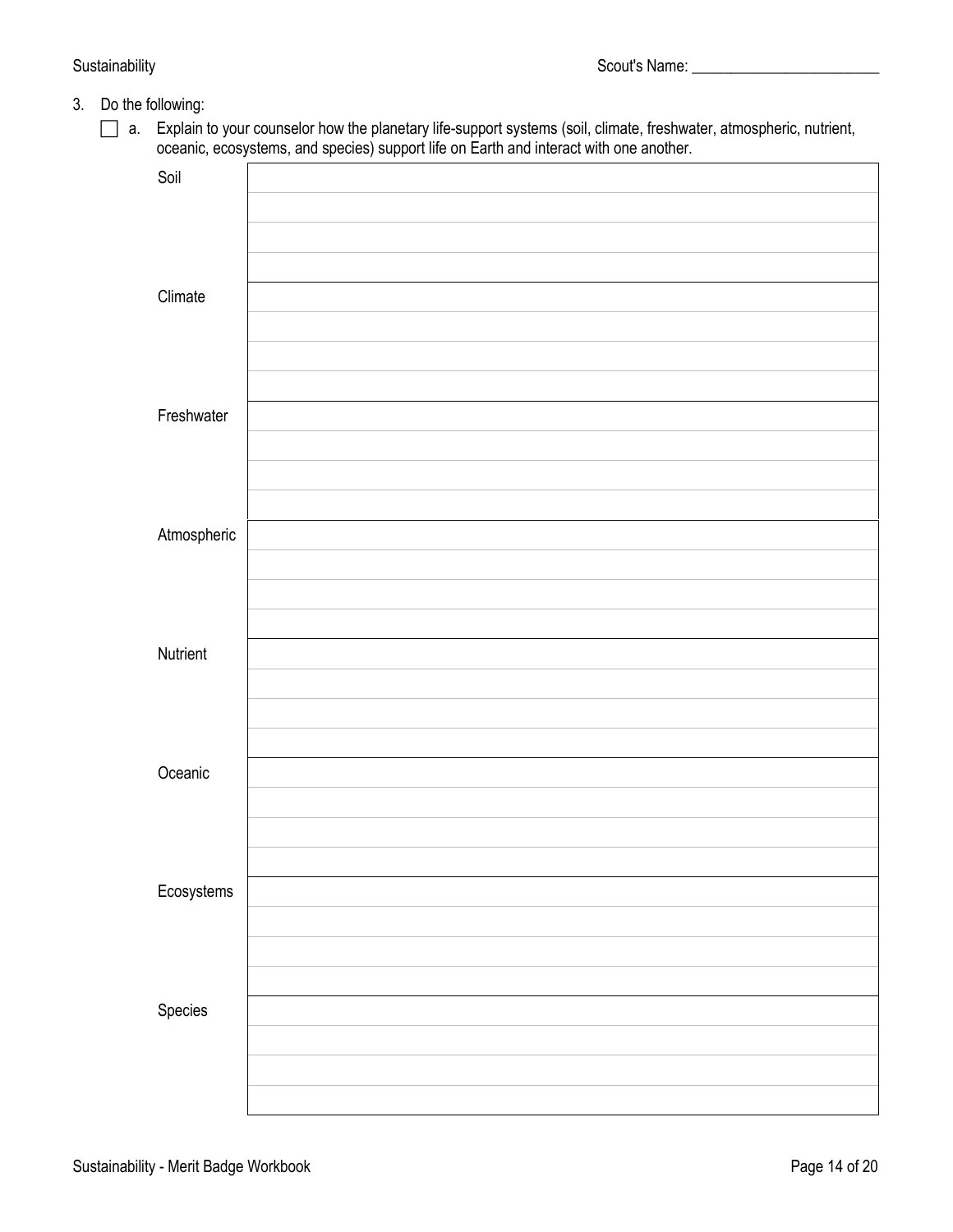$\Box$  b. Tell how the harvesting or production of raw materials (by extraction or recycling), along with distribution of the resulting products, consumption, and disposal/repurposing, influences current and future sustainability thinking and planning.

4. Explore TWO of the following categories. Have a discussion with your family about the two you select. In your discussion, include your observations, and best and worst practices. Share what you learn with your counselor.

a. **Plastic waste.** Discuss the impact plastic waste has on the environment (land, water, air).

Learn about the number system for plastic recyclables, and determine which plastics are more commonly recycled.

Find out what the trash vortex is and how it was formed.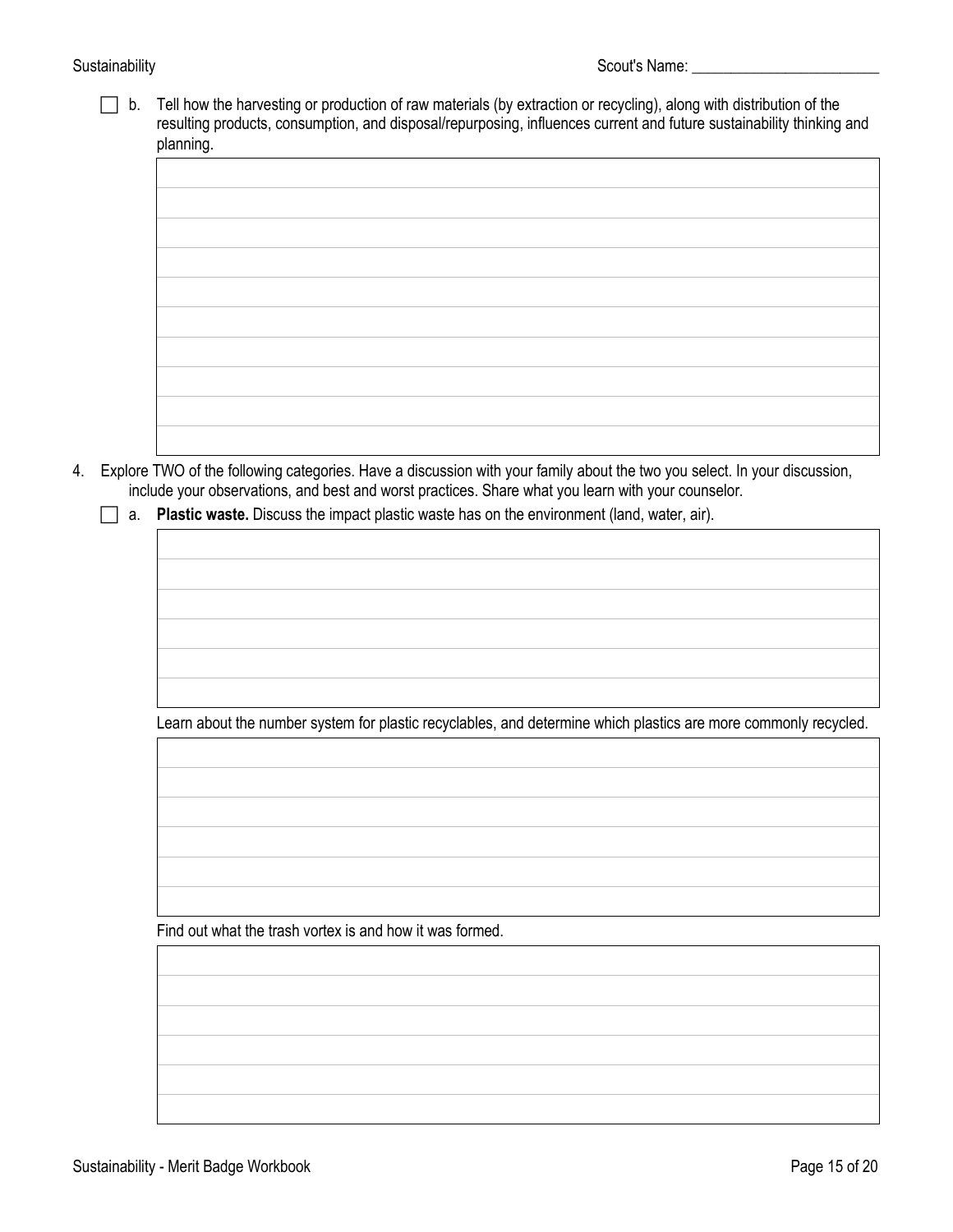b. **Electronic waste.** Choose three electronic devices in your household. Find out the average lifespan of each, what happens to these devices once they pass their useful life, and whether they can be recycled in whole or part.

|    | Device                                                      | Lifespan | What happens?                                                                    | Can it be Recycled? |  |  |  |
|----|-------------------------------------------------------------|----------|----------------------------------------------------------------------------------|---------------------|--|--|--|
| 1. |                                                             |          |                                                                                  |                     |  |  |  |
| 2. |                                                             |          |                                                                                  |                     |  |  |  |
| 3. |                                                             |          |                                                                                  |                     |  |  |  |
|    | Discuss the impact of electronic waste on the environment.  |          |                                                                                  |                     |  |  |  |
|    |                                                             |          |                                                                                  |                     |  |  |  |
|    |                                                             |          |                                                                                  |                     |  |  |  |
|    |                                                             |          |                                                                                  |                     |  |  |  |
|    |                                                             |          |                                                                                  |                     |  |  |  |
|    |                                                             |          |                                                                                  |                     |  |  |  |
| C. |                                                             |          | Food waste. Learn about the value of composting and how to start a compost pile. |                     |  |  |  |
|    |                                                             |          |                                                                                  |                     |  |  |  |
|    |                                                             |          |                                                                                  |                     |  |  |  |
|    |                                                             |          |                                                                                  |                     |  |  |  |
|    |                                                             |          |                                                                                  |                     |  |  |  |
|    |                                                             |          |                                                                                  |                     |  |  |  |
|    |                                                             |          |                                                                                  |                     |  |  |  |
|    | Start a compost pile appropriate for your living situation. |          |                                                                                  |                     |  |  |  |
|    |                                                             |          | Tell what can be done with the compost when it is ready for use.                 |                     |  |  |  |
|    |                                                             |          |                                                                                  |                     |  |  |  |
|    |                                                             |          |                                                                                  |                     |  |  |  |
|    |                                                             |          |                                                                                  |                     |  |  |  |
|    |                                                             |          |                                                                                  |                     |  |  |  |
|    |                                                             |          |                                                                                  |                     |  |  |  |
|    |                                                             |          |                                                                                  |                     |  |  |  |
|    |                                                             |          |                                                                                  |                     |  |  |  |
|    |                                                             |          | Species decline. Explain the term species (plant or animal) decline.             |                     |  |  |  |
|    |                                                             |          |                                                                                  |                     |  |  |  |
| d. |                                                             |          |                                                                                  |                     |  |  |  |
|    |                                                             |          |                                                                                  |                     |  |  |  |
|    |                                                             |          |                                                                                  |                     |  |  |  |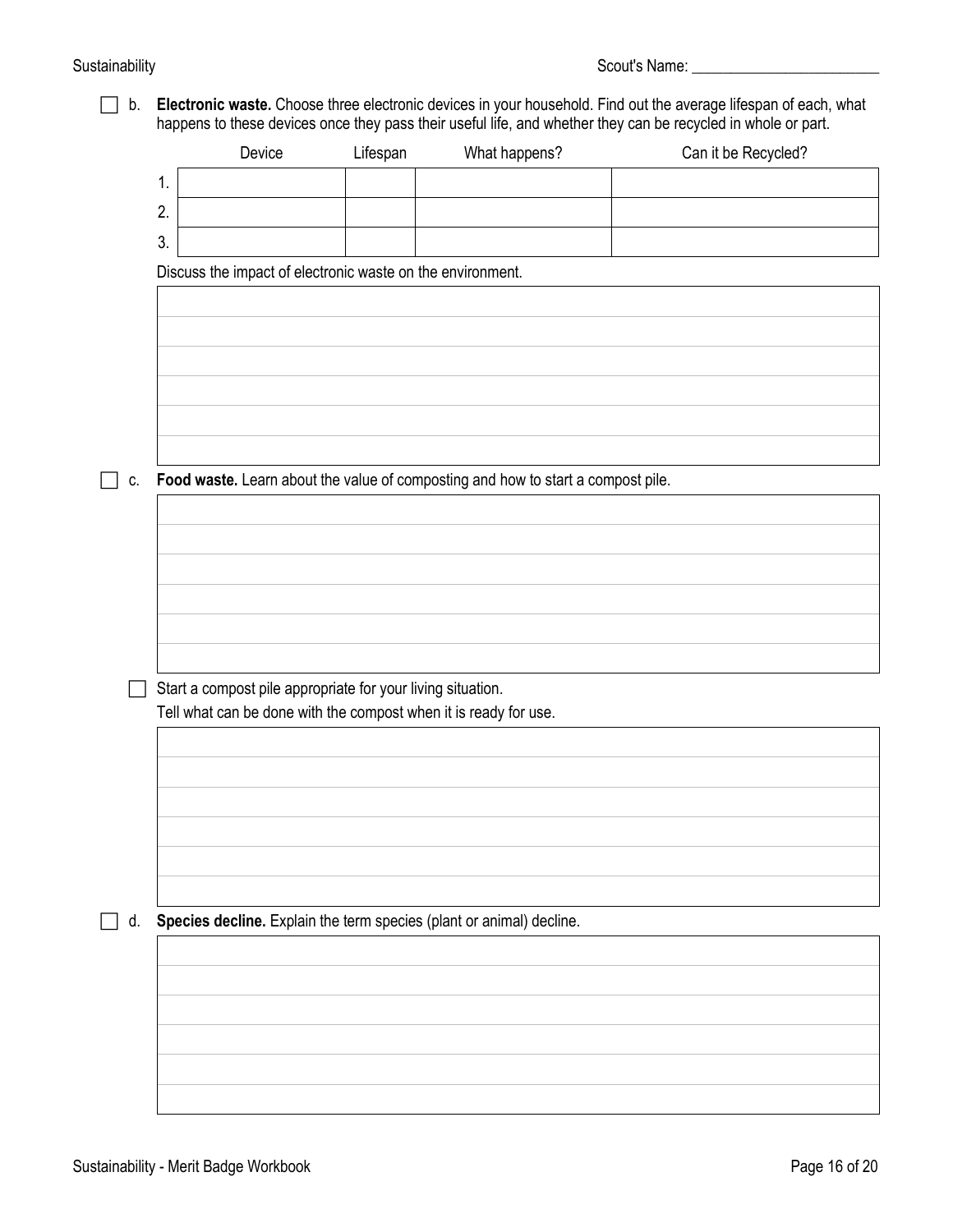Discuss the human activities that contribute to species decline, what can be done to help reverse the decline, and its impact on a sustainable environment.

e. **World population.** Learn how the world's population affects the sustainability of Earth.

Discuss three human activities that may contribute to putting Earth at risk, now and in the future.



 f. **Climate change.** Find a world map that shows the pattern of temperature change for a period of at least 100 years. Share this map with your counselor, and discuss three factors that scientists believe affect the global weather and temperature.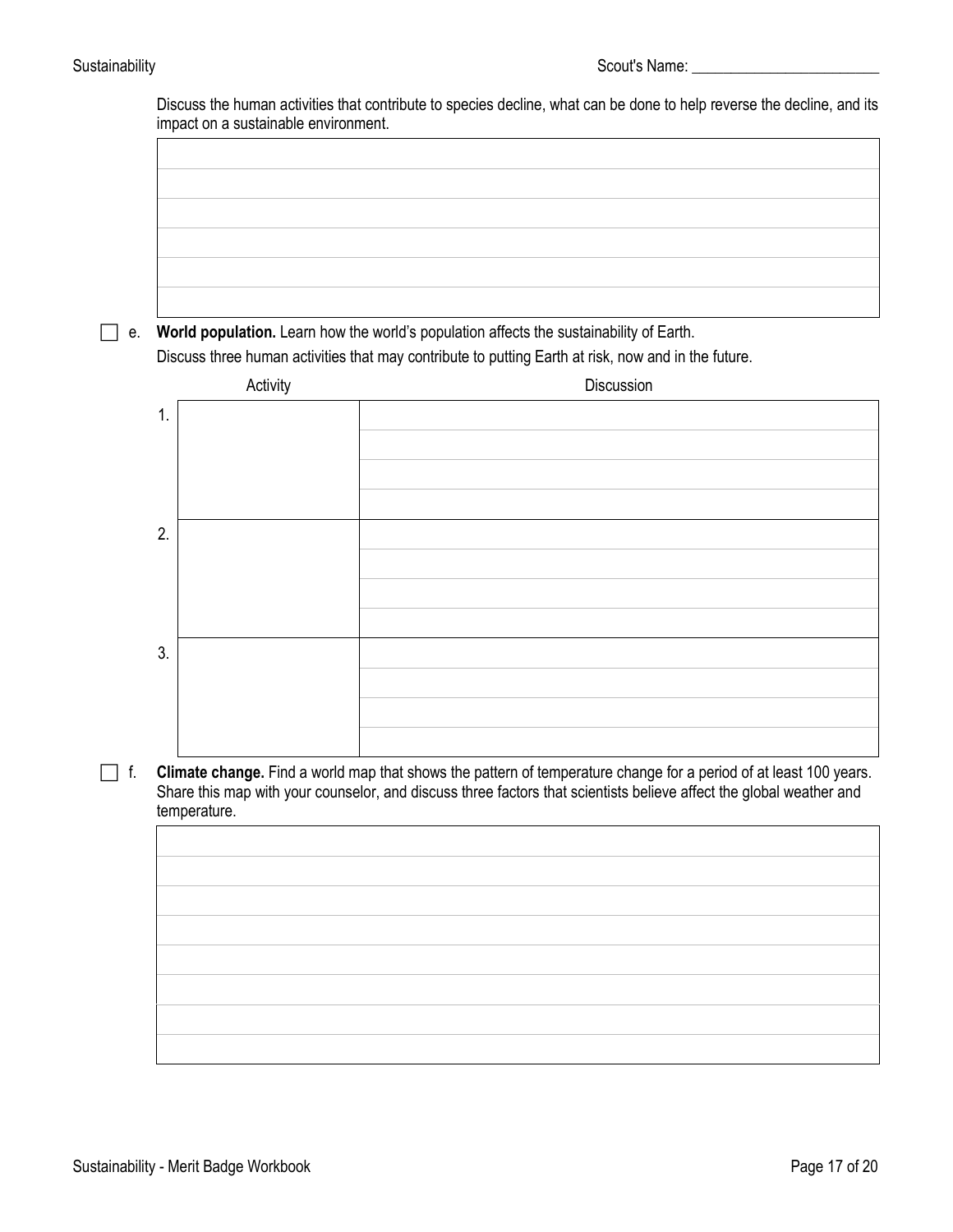## 5. Do the following:

a. After completing requirements 1 through 4, have a family meeting.

Discuss what your family has learned about what it means to be a sustainable citizen.

Talk about the behavioral changes and life choices your family can make to live more sustainably.

Share what you learn with your counselor.

 b. Discuss with your counselor how living by the Scout Oath and Scout Law in your daily life helps promote sustainability and good stewardship.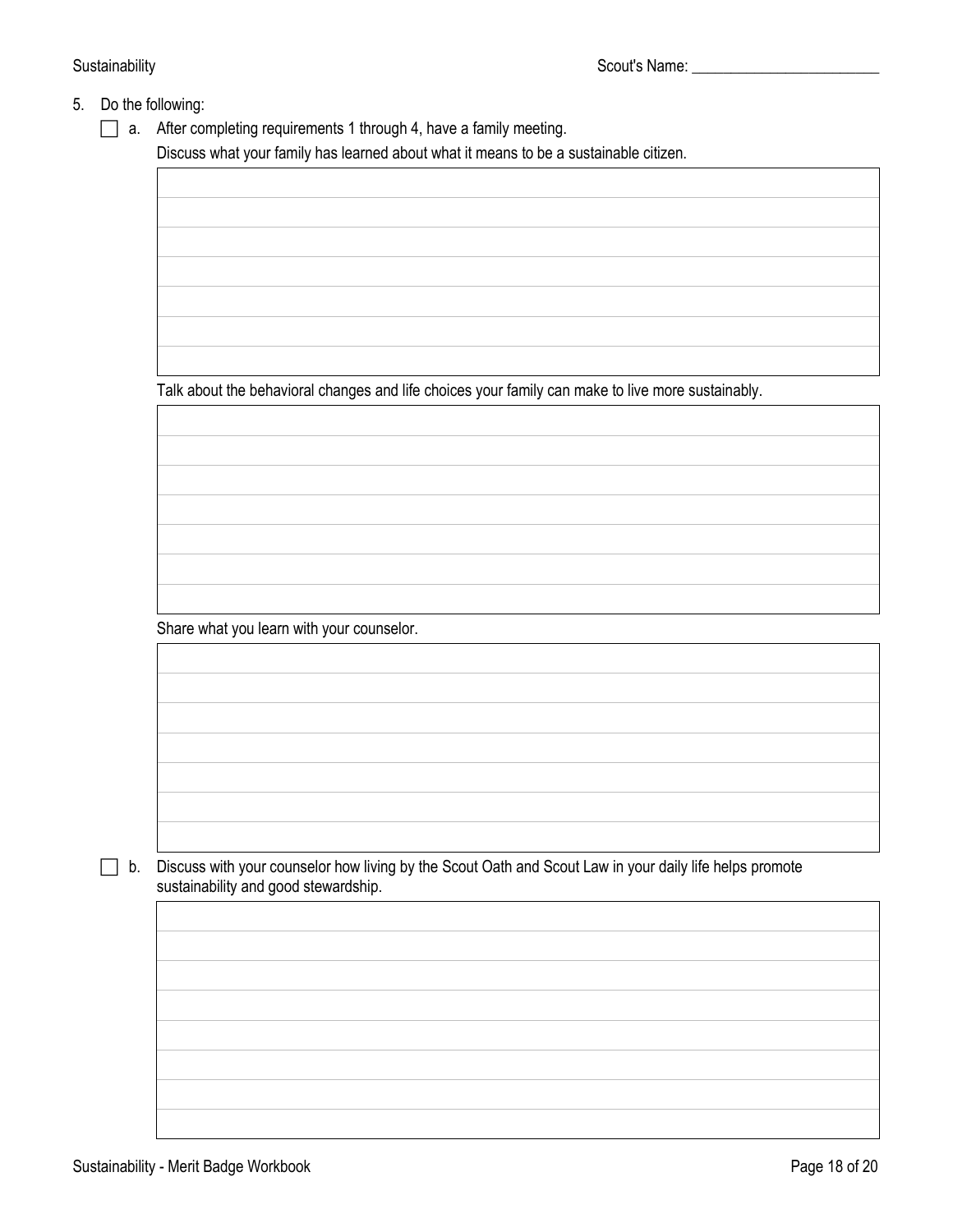### 6. Learn about career opportunities in the sustainability field

|            | Pick one and find out the education, training, and experience required.                                      |
|------------|--------------------------------------------------------------------------------------------------------------|
| Career     |                                                                                                              |
| Education  |                                                                                                              |
|            |                                                                                                              |
|            |                                                                                                              |
|            |                                                                                                              |
| Training   |                                                                                                              |
|            |                                                                                                              |
|            |                                                                                                              |
|            |                                                                                                              |
|            |                                                                                                              |
| Experience |                                                                                                              |
|            |                                                                                                              |
|            |                                                                                                              |
|            |                                                                                                              |
|            | . Discuss what you have learned with your counselor and explain why this career might be of interest to you. |
|            |                                                                                                              |
|            |                                                                                                              |
|            |                                                                                                              |
|            |                                                                                                              |
|            |                                                                                                              |
|            |                                                                                                              |
|            |                                                                                                              |
|            |                                                                                                              |
|            |                                                                                                              |
|            |                                                                                                              |

**When working on merit badges, Scouts and Scouters should be aware of some vital information in the current edition of the** *Guide to Advancement* **(BSA publication 33088). Important excerpts from that publication can be downloaded from <http://usscouts.org/advance/docs/GTA-Excerpts-meritbadges.pdf>.** 

**You can download a complete copy of the** *Guide to Advancement* **from <http://www.scouting.org/filestore/pdf/33088.pdf>.**